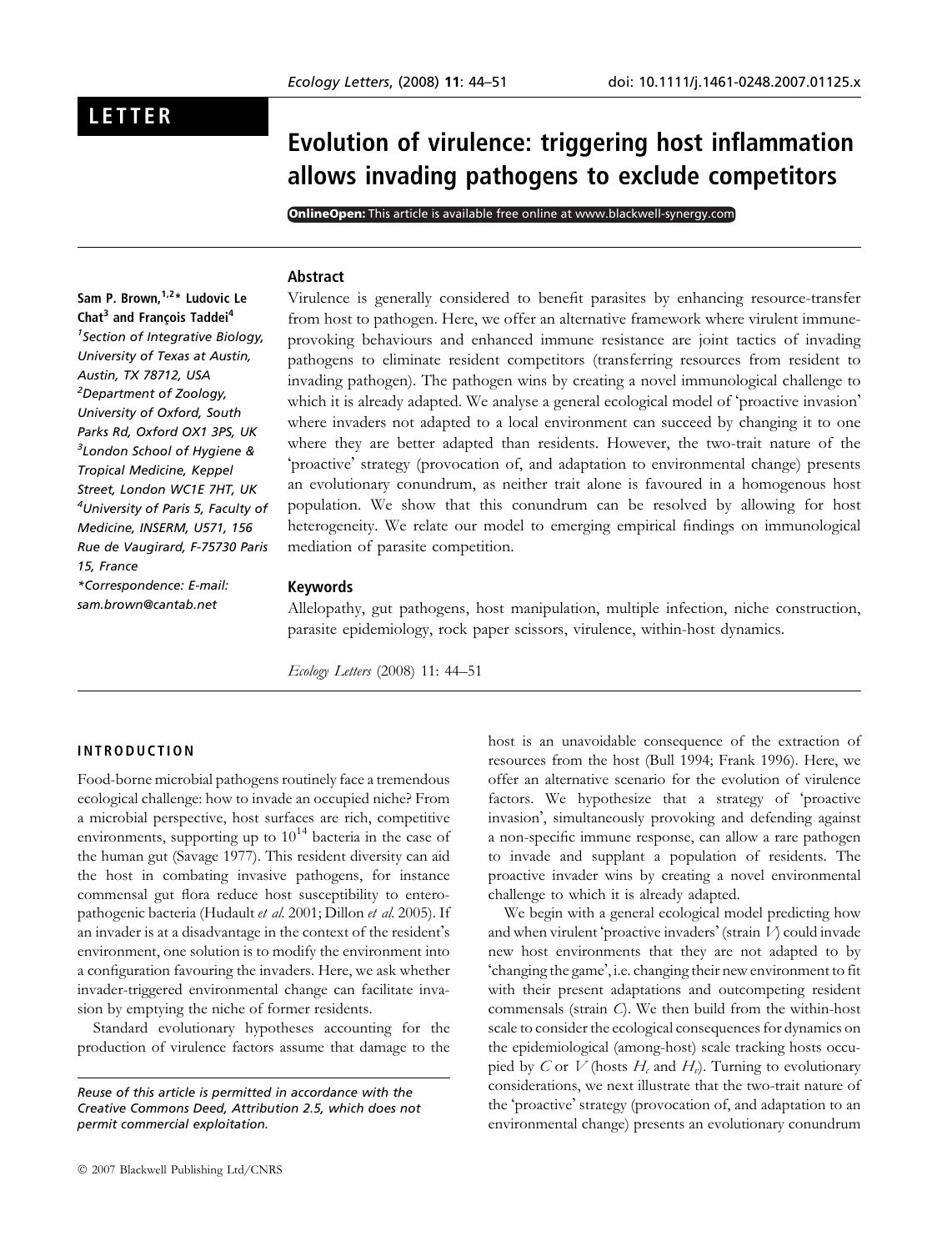as neither trait alone is favoured in a homogeneous host population. Finally, we show that this conundrum is relaxed if host heterogeneity is introduced, with some hosts naturally presenting a more severe immunological environment, allowing the selection of more resistant strains (strain  $D$ ) that then serve as a reservoir from which proactive invaders  $V$  can evolve. We relate our theoretical framework to recent empirical results on the immunological mediation of competition in diverse host–parasite systems.

# MODEL AND RESULTS

#### Within-host dynamics of proactive invaders

Our within-host model focuses on the dynamics of a virulent 'proactive invader'  $V$  competing with a resident commensal strain C, mediated by their shared host environment (Fig. 1a, given  $D = i = 0$ ).

$$
\text{commensals } dC/dt = C(r(1 - C - V) - y \times V)
$$
\n
$$
\text{virulents } dV/dt = V(r(1 - C - V) - x - y \times V(1 - d))
$$
\n
$$
\tag{1}
$$

The commensal and virulent strains C and V have the same maximum rate of increase  $r$  and carrying capacity (normal-



Figure 1 Schematic diagrams of the within-host and epidemiological models. (a) Within-host population-dynamical model. The three potential symbiont types, commensal, virulent and defended, are tracked by population densities  $C$ ,  $V$  and  $D$ . Toxin production is represented by  $x$ , immuno-sensitivity by  $y$  and defence against an elevated immunological response by d (represented schematically by double-lines). The extent of intrinsic host inflammation is represented by i. (b) Epidemiological model. The host population consists of two intrinsically distinct types,  $H$  and  $I$  (healthy' and 'inflamed'). The focal H hosts can in principle be infected with any one of the strains, tracked by population densities  $H_c$ ,  $H_v$  and  $H_d$ . The virulent strain V is characterized by transmission  $\beta$  and virulence or clearance  $\alpha$  (in H hosts). The defended strain D in H hosts is characterized by transmission  $\beta_d$  and clearance u. Contact between  $H$  and  $I$  hosts is summarized by the parameter  $f$ .

ized to 1). The host-provoking virulent bacteria make an additional investment  $x$  in provocation of the host's inducible defences (e.g. inflammation), incurring a cost  $x$ and yielding an inflammatory response  $\gamma x V$  (mediated by the immuno-sensitivity parameter y). Finally, the extent to which the virulent strain is better protected from the negative impact of the host's inducible defence (relative to the commensal strain's defences) is captured by the defence parameter  $d$ . Note that equation 1 can be translated into models of bacteriocin-mediated bacterial allelopathy (e.g. Frank 1994; Durrett & Levin 1997; Gordon & Riley 1999; Brown *et al.* 2006a) given the assumption of perfect resistance on the part of the 'provoking' strain, i.e.  $d = 1$ . However, there is a significant difference of scale between bacteriocin-mediated and immuno-mediated allelopathy; in the case of immuno-mediation, a relatively small (and manipulative) investment  $x$  in killing behaviour can have a major environmental consequence  $yxV$  because of amplification by the relatively powerful host immune system (akin to amplification of temperate phage in virally mediated bacterial allelopathy, Brown et al. 2006a). As in the bacteriocin- and phage-mediated models cited above, a virulent (or -killer) strain can potentially invade commensal (or -susceptible) residents by modifying their shared environment (by triggering host inflammation, or releasing bacteriocins or phages), but how common must the virulent strain be to create an effective change?

A stability analysis of model 1 (following standard analyses of the Jacobian matrix; Otto & Day 2006) illustrates that the ability of commensals to stably exclude the virulent strain within a host depends on the initial inoculum of the virulent strain entering a new host. A population of pure commensals  $(C = 1, V = 0)$  is always locally stable (for positive x) against rare immigrants, whereas a population of pure virulents  $(V = (1 - x)/(1 + xy(1 - d)), C = 0)$  is also locally stable if  $y(d - x) > 1$ . If this latter condition holds, then a sufficiently large invading population of the virulent strain can create a sufficient level of host inflammation to outcompete its commensal rival in the newly degraded host environment. The critical inoculum size (relative to commensal resident population) is then given by

$$
p* = V^* / (V^* + C^*) = 1 / [y(d - x)] \tag{2}
$$

where  $V^* = (y(d - x) - 1) / (yd)$  and  $C^* = 1 / (yd)$ describe the repelling coexistence equilibrium. Invasion is favoured by low (but non-zero) provocation  $x$ , high defence  $d$ and high immuno-sensitivity y. Invasion and stable replacement of the commensal strain by the proactive strain  $V$  is only possible when the threshold  $p^*$  is between 0 and 1, and  $d > x > 0$ . Given the ability of various inducible host defences to detect small changes and produce a big response (e.g. vertebrate immunity, behavioural fevers, etc.; Poitrineau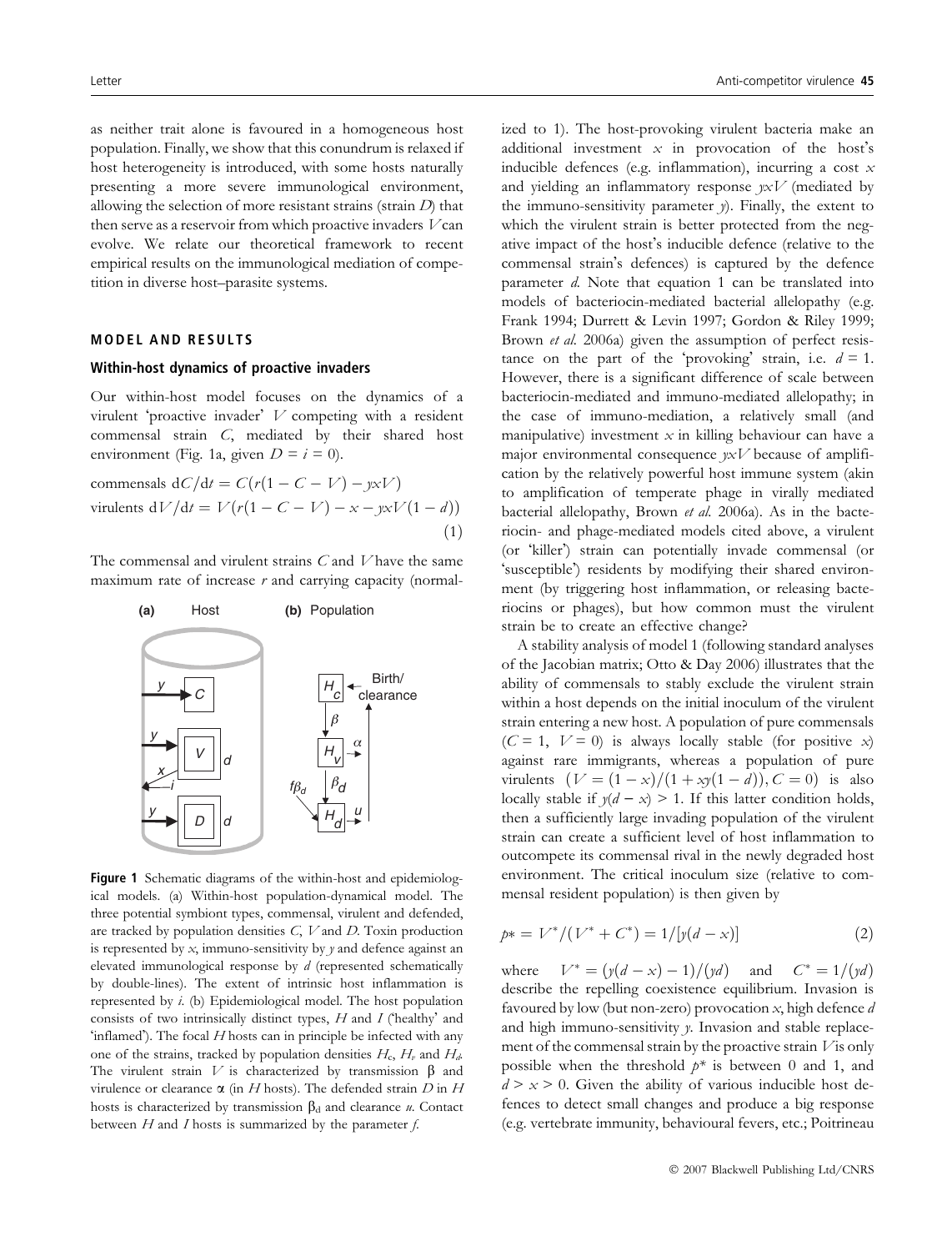et al. 2004), we can anticipate arbitrarily large values of  $y$  and thus  $p^*$  can be arbitrarily small, facilitating invasion.

#### Epidemiology of proactive invaders

Given the within-host dynamics described in the simple model above, what are the consequences for dynamics on the among-host (epidemiological) scale? To form a bridge with basic epidemiological theory, we use the within-host model to derive the basic epidemiological parameters governing virulence, clearance and transmission (Ganusov et al. 2002; Alizon & van Baalen 2005; Andre & Gandon 2006; Brown et al. 2006b; Gilchrist & Coombs 2006). Within host dynamics are governed by the inoculum threshold  $p^*$ , which determines the success or failure of a potential transmission event (the pathogenic strain  $V$  is potentially transmitted to 'susceptible' hosts occupied by the commensal C). Specifically, we now assume that the transmission coefficient of the virulent strain  $\beta$  increases as the inoculum threshold  $p^*$  decreases, and that host inflammation when occupied by the virulent strain drives the duration of infection  $1/\alpha$  ( $\alpha$  equals the summed mortality and clearance rates) yielding

Transmission (a function of inoculum threshold  $p*$ ) :

$$
\beta = B(1 - p^*)
$$

Mortality + clearance (a function of inflammation  $xyV'$ ) :  $\alpha = AxyV'$  (3)

where  $V'$  is the equilibrium density of  $V$  bacteria once they have taken over the host  $(V' = (1 - x)/(1 + xy(1 - d))),$ and  $A$  and  $B$  are weighting parameters. The transmission coefficient  $\beta$  captures the transmission benefits of proactive invasion, mediated by a reduced inoculum threshold. Conversely, the 'mortality plus clearance' rate  $\alpha$  captures the costs of proactive invasion, in terms of reduced residency time within the host, mediated by increased inflammation. Increased inflammation could restrict residency of the virulent strain because of the increased clearance rates (recovery of the host) and ⁄ or increased mortality rates.

Note that a key assumption of this approach is that the bistable within-host dynamics are much faster than the epidemiological dynamics, so that coexistence of strains within a single host can be neglected (i.e. the 'superinfection' limit of multiple infection assuming instantaneous replacement of strains, Nowak & May 1994; for a relevant empirical example see Kirkup & Riley 2004). The emergent  $\alpha$  and  $\beta$ parameters can now be placed within the most basic epidemiological framework (equivalent to the model in Fig. 1b with  $H_d = f = 0$ )

$$
dH_{\ell}/dt = \alpha Hv - \beta H_{\ell}H_{\nu}
$$
  
\n
$$
dH_{\nu}/dt = \beta H_{\ell}H_{\nu} - \alpha Hv
$$
  
\n
$$
(H_{\ell} + H_{\nu} = N)
$$
\n(4)

Here,  $H_c$  and  $H_v$  represent the numbers of 'susceptible' (carrying the commensal strain  $C$  alone) and 'infected' (carrying the virulent strain  $V$  alone) hosts, which together sum to a static population size  $N$  (note we assume that any host mortality component of the  $\alpha$  parameter is compensated by host births into the commensal class, ensuring a static host population). We can now derive from the microscopic (within host) behaviour, the key epidemiological value  $R_0$ , the 'reproductive number' of an infection (Anderson & May 1991), which from (4) is  $R_0 = N\beta/\alpha$ . Substituting for  $\beta$  and  $\alpha$  then yields

$$
R_0 = m\left(\frac{y(d-x)-1}{1+(1-d)\,xy}\right) / \left[\frac{d-x}{1-x}\right]\,xy^2\right] \tag{5}
$$

Here, *m* gathers the weightings  $A$ ,  $B$  from eqn 3 and  $N$  from eqn 4. This  $R_0$  is plotted as a function of the within-host parameters  $d$ ,  $x$  and  $y$  in Fig. 2.



Figure 2 Epidemiology of the virulent and commensal strains. Reproductive number  $R_0$  of the virulent strain (in epidemiological competition with the commensal strain only) as a function of the within-host parameters toxin production  $x$ , additional immuno-defence  $d$  and immunosensitivity y. Contour lines represent increasing integer values of  $R_0$ , from 1 to 15. In the black region  $R_0 < 1$ , and the virulent strain is excluded. (a) Parameters  $m = 5$ ,  $d = 0.9$ . (b) Parameters  $m = 5$ ,  $x = 0.1$ . Dotted line represents optimal immuno-defence  $d^*$ .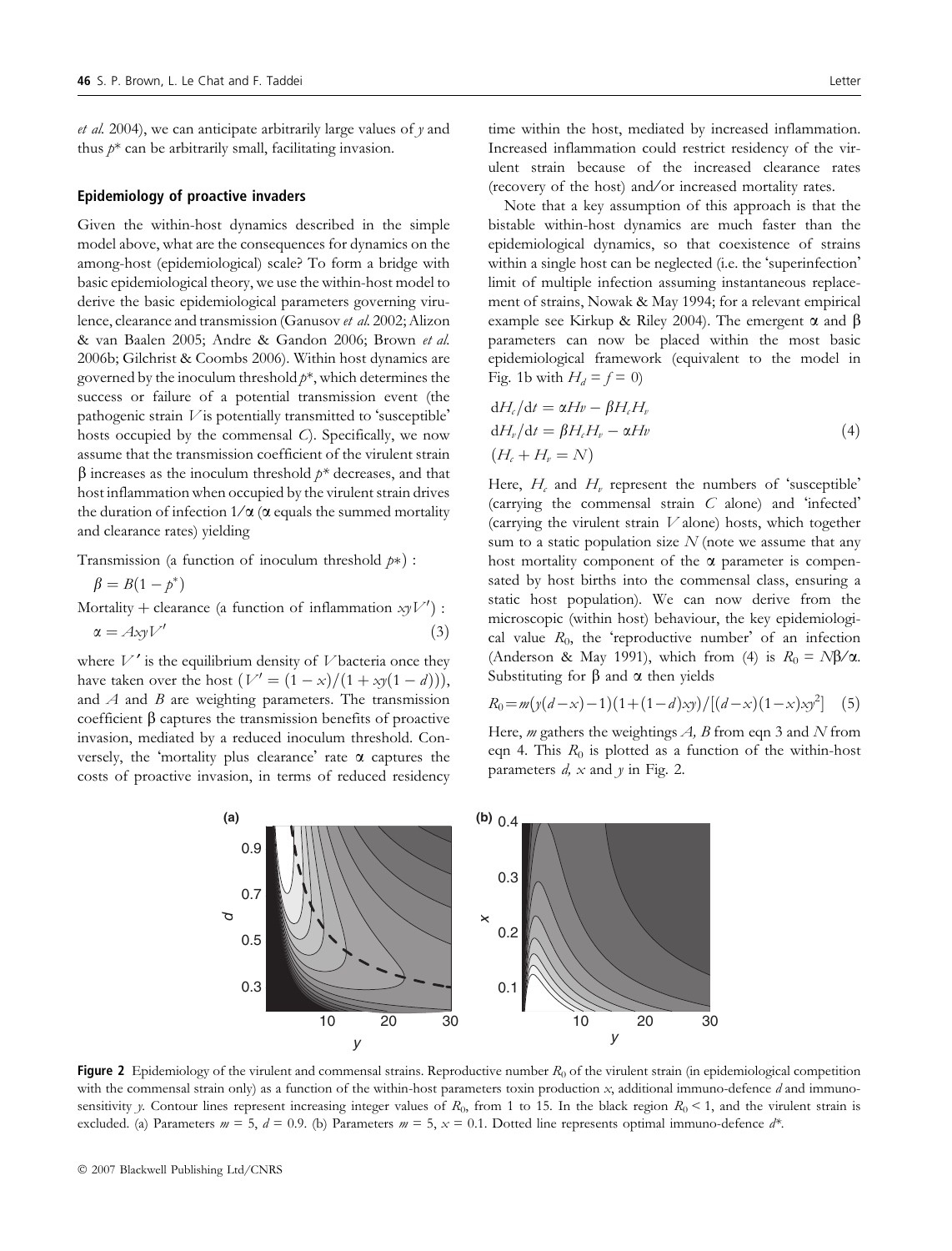Figure 2 illustrates that in the absence of a competent host immunity (i.e. as  $y$  tends to zero), the 'proactive invader' pathogen is unable to exploit its host. When  $y$  is too small, there is little inflammation to provoke, and the 'virulent' strain cannot spread. Therefore, we see that the success of the virulent strain is dependent on a competent immune system, highlighting the manipulative nature of this strategy. Note however that in contrast to the within-host scale, increasing  $y$  is not uniformly favourable to invasion. When  $y$  is overly large, the inflammation is so destructive that the infection is rapidly cleared (or the host dies). Thus,  $R_0$  is maximized for intermediate values of immunosensitivity y. Figure 2a also illustrates that for sufficiently elevated immuno-sensitivity y, an optimal level of bacterial defence d emerges (dashed line, Fig. 2a). Whereas on a within-host level, increasing  $d$  is uniformly favoured, on an epidemiological scale increasing d can be costly, as increased  $d$  leads to increased densities of the virulent strain  $V$  within a host and therefore ultimately to stronger inflammation and therefore more rapid clearance. Thus, the emerging trade-off governing d illustrates a potential case of a selflimiting infection, as big d would lead to large population and rapid clearance of the infecting lineage. Finally, Fig. 2b illustrates that  $R_0$  increases as immuno-provocation x tends to zero, reflecting the advantages of both decreased selfharm (if defence is imperfect) and decreased costs of provocation. However, note that  $x = 0$  is not an optimum, as in the absence of any provocation, there is no inflammatory response to gain a competitive benefit from (see eqn 1). In the following sections we focus on the evolution of discrete (presence/absence) provocation and defence traits.

#### Evolution of proactive invaders

We show above that a virulent proactive invader  $V$ , possessing both a trait modifying its local environment (for instance a toxin increasing host inflammation) and a trait conferring a superior adaptation to the modified environment (for instance, superior defence against oxygenfree radical or complement), can invade a commensal resident population (Fig. 2). However, the two-trait nature of the 'proactive' strategy of invasion presents an evolutionary conundrum, as neither carriage of the toxin-trait nor the defence-trait alone can supplant a local population of commensals, regardless of initial frequency. A toxin-alone strain T (equivalent to V with  $d = 0$ ) is suicidal, increasing inflammation within a host (at a direct cost  $x$ ), but without any relative advantage in face of the ensuing host response. Conversely, the superior defence of a defence-alone strain D (equivalent to C with  $d > 0$ ) is redundant in competition with non-provocative commensal strains, given any cost of a superior investment in defence.

This conundrum can be resolved by allowing some hosts (or some compartments within hosts) to present a tougher environment – for example, to be more inflamed – without exposure to toxins produced by a proactive virulent strain. Here, we consider that increased inflammation can also result from extrinsic factors (for instance due to differences in diet, shared parasites or to being a different host species), captured by the parameter  $i$  (the following is equivalent to the model in Fig. 1a, with  $V = 0$ 

commensals 
$$
dC/dt = C(r(1 - C - V) - yi)
$$
  
defendeds  $dD/dt = D(r(1 - C - V) - z - y(1 - d)i)$  (6)

Now we have an increased level of inflammation  $i$  in the absence of any focal virulent strain. The defended strain D has an elevated level of defence *d* against this inflammation, which comes at a direct cost  $\gamma$  (relative to costs of any defences already present in the commensal strain). Given  $i > z$ /yd, D will always out-compete C (conversely, when inflammation is closer to its baseline, i.e.  $i < \frac{z}{y}$  the additional defences are redundant, as outlined above). Thus, if some subset of a host population experience a sufficient extrinsic driver of inflammation ( $i > \frac{g}{g}$ ), then there will be selection for an increase in  $d$  among commensals exploiting this population.

Now, if an inflammation specialist lineage  $D$  was able to acquire a way to trigger host inflammation, e.g. a toxin, a proactively virulent strain V would be born, able to expand beyond the realms of extrinsically irritated hosts and into the wider population of hitherto un-inflamed hosts (see Fig. 2). Note that V would however be at a disadvantage in competition with  $D$  strains within already inflamed hosts, due to the cost of provoking inflammation,  $x$  and lack of any distinguishing adaptation to the environmental response (both  $D$  and  $V$  share the same elevated defence  $d$ ). To simplify the dynamics of a system with distinct host types (potentially distinct species or individuals in distinct environments; naturally inflamed hosts with  $i > 0$  and naturally uninflamed hosts with  $i = 0$ ), we use a 'sourcesink' style of approximation (Sokurenko et al. 2006). This approach allows us to assume that naturally inflamed hosts (which we call  $I$ ) are a source for defended strain  $D$ , and a sink for all other strains (i.e. lineages of  $C$ ,  $T$ ,  $V$  tend to zero in this population of host, as they are either insufficiently defended or investing in a redundant provocation trait x).

If a D lineage was able to acquire (e.g. via horizontal gene transfer) a way to trigger host inflammation (i.e. recruit a toxin), a proactively virulent strain V would be born. We can then consider the fate of rare  $V$  mutants emerging from D strain parents (in  $I_d$  hosts) and arriving in H hosts (our focal  $i = 0$  host population, see model 4, Fig. 1b). Figure 2 captured the basic scenario of epidemiological competition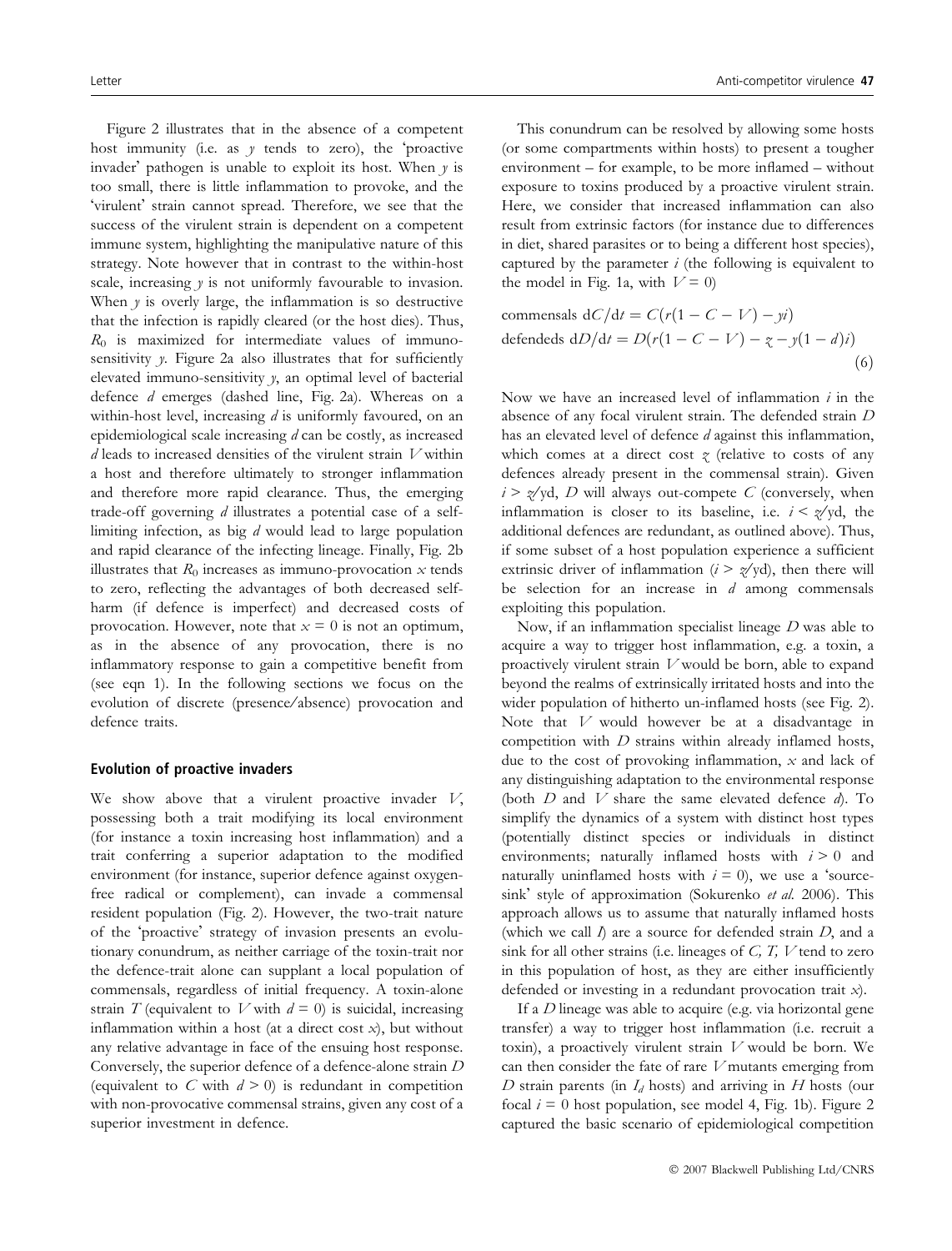between V and C strains of bacteria in  $H_c$  and  $H_v$  hosts. We now consider the fate of more frequent D strain migrants moving from  $I_d$  to  $H$  hosts. Extending the previous epidemiological model 4 to allow for continued introduction of D bacteria from an  $I_d$  source, and transmission of both D and  $V$  bacteria among  $H$  hosts, we have the model described in Fig. 1b

$$
dH_c/dt = \alpha Hv + uH_d - \beta H_cH_v
$$
  
\n
$$
dH_v/dt = \beta H_cH_v - \alpha H_v - \beta_d H_v(H_d + f)
$$
  
\n
$$
dH_d/dt = \beta_d H_v(H_d + f) - uH_d
$$
  
\n
$$
(H_c + H_v + H_d = N)
$$
\n(7)

where  $H_d$  is the number of H ( $i = 0$ ) hosts carrying the defended D strain only.  $H_d$  hosts can infect inflamed  $H_v$ hosts with the  $D$  strain, with a transmission parameter  $\beta_d < \beta$  (we assume the rate of strain replacement is faster for the actively manipulative virulent strain).  $H<sub>v</sub>$  hosts can also become infected with the  $D$  strain (becoming  $H_d$  hosts) by contact with  $I_d$  hosts. This second source of infection is parameterized by f, capturing both the density of I hosts and their contact rate with H hosts. When  $H_d = f = 0$ , the earlier epidemiological case in eqn 4 is recovered. Finally,  $H_d$ hosts are ultimately recolonized by the commensal strain (at rate *u*, where again  $u \leq \beta$ ), once the inflammation triggered by the previous virulent occupant has subsided, thus  $u$  reflects the rate of decay of inflammation in the absence of further provocation.

Now the condition for  $H<sub>v</sub>$  persistence (along with  $H<sub>c</sub>$  and  $H_d$ ) becomes  $N\beta > \alpha + f \beta_d$ . Figure 3 illustrates that the epidemiological persistence of proactive invaders (in  $H<sub>v</sub>$ hosts) requires either low flow f of  $D$  from its  $I$  to  $H$  hosts, or a low rate of takeover  $\beta_d$  [relative to  $R_0$  (H<sub>v</sub>) =  $N\beta/\alpha$ ]. When combined flow and transmissibility  $f \beta_d$  is sufficiently high, the input of  $D$  can effectively swamp the  $H_\nu$  epidemic,



**Figure 3** Equilibrium composition of 'healthy'  $(H; i = 0)$  host population, by infecting symbiont type, as a function of contact  $f$ with 'inflamed' host population  $(I_d, i \geq 0)$ . Figures illustrate stable coexistence equilibria of model 7 (Fig. 1b), for parameters  $\alpha = 1$ ,  $\beta = 4$ ,  $\beta_d = 0.5$ . (a) Non-professional D (u = 1). Defended strain persists in the H population  $(H_d > 0)$  only due to continued introductions from  $I<sub>d</sub>$ . (b) Professionalized D ( $u = 0.25$ ). The defended strain can persist by transmission among  $H<sub>v</sub>$  hosts without continued introductions from  $I_d$ .

excluding  $V$  from  $H$  hosts (except for rare arrivals of mutants from  $D$  source), maintaining the good health of the H population (ensuring  $H<sub>v</sub>$  are excluded).

When the coexistence condition is fulfilled, the  $V$  strain (dominant in  $H<sub>v</sub>$  hosts) coexists with the D strain (dominant in  $H_d$  hosts), however, it is not necessarily the case that D persists due to its ability to transmit from host-to-host among the  $H$  population. In Fig. 3a, the defended strain cannot persist in the  $H$  population without continued migrant flows from the  $I_d$  source population, as we assume that  $H_d$  hosts quickly loose their inflammation and then rapidly become  $H_c$  hosts. In contrast to Fig. 3b, we assume that ongoing inflammation following replacement by  $H_d$  is sufficiently long-lasting to allow the  $D$  strain to sustain itself in the  $H$  population purely by transmission among inflamed  $H_v$  and  $H_d$  hosts [if  $\beta/d \nu > \alpha \beta/(\beta - \alpha)$ ]. A consequence of this 'professionalization' (Antia et al. 2003; Sokurenko et al. 2006) is an even smaller market share for the  $V$  strain, as it is even more effectively parasitized by the non-provocative D strain.

The interactions between infection states  $H_0$ ,  $H_v$  and  $H_d$ display a non-transitive form of competitive advantage labelled 'rock-paper-scissors' after the popular children's game (see e.g. Kerr *et al.* 2002);  $H_v$  beats  $H_o$   $H_d$  beats  $H_v$ ,  $H_c$ beats  $H_{d}$ , etc. In keeping with previous analyses of rockpaper-scissors models we find that for much of the parameter range supporting coexistence, the approach to the stable coexistence point is characterized by damped oscillations (Fig. 4). Akin to three-strain models of colicinogeny, we find population structure facilitates coexistence of sensitive, killer (toxin-antidote) and resistant (antidoteonly) strains, however, it is noteworthy that in our model, coexistence of the three strains is not sustained by local dispersal (as in e.g. Kerr et al. 2002), but rather by a combination of metapopulation structure (Czaran & Hoekstra 2003) and source-sink dynamics.

## **DISCUSSION**

#### A general ecological model, relevant to parasites

We present a general ecological model of adaptive environmental change (Fig. 1). Related model approaches have been taken towards the evolution of flammability in plants (Kerr et al. 1999) and chemical (colicin) allelopathy in bacteria (Kerr et al. 2002; Czaran & Hoekstra 2003; Fitter 2003; Brown et al. 2006a). More generally, our ecological model relates to concepts of niche construction (Odling-Smee et al. 2003), ecosystem engineering (Jones et al. 1994) and the extended phenotype (Dawkins 1982). We argue that our model is particularly relevant to parasites, as they are in a position to manipulatively change their shared (immunological) environment cheaply and predictably, to be proactive invaders.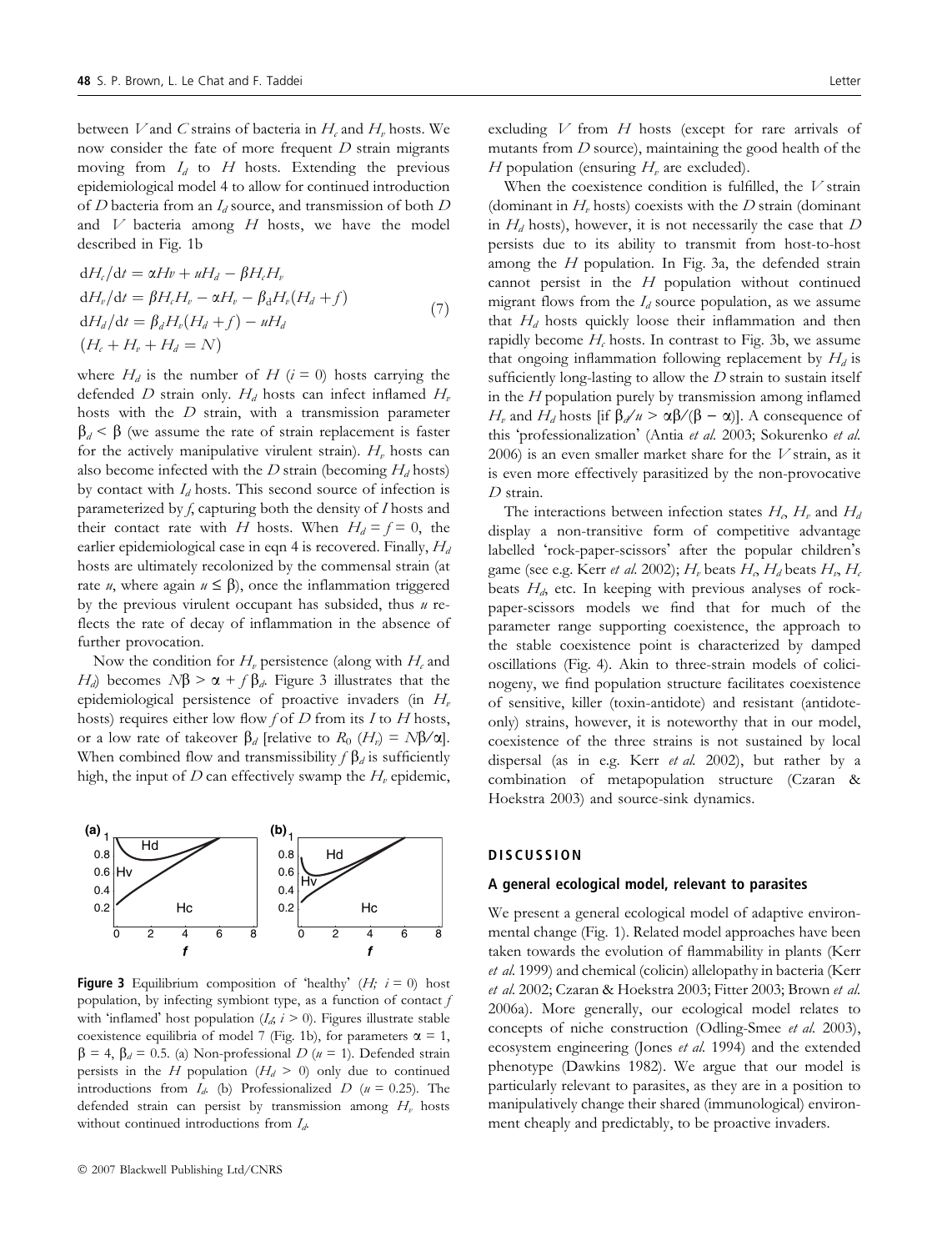

**Figure 4** Dynamical approach to epidemiological equilibria of Fig. 3. Population dynamics of  $H_0$ ,  $H_u$  and  $H_d$  under model 7 with reference parameters in agreement with Fig. 3 ( $\alpha = 1$ ,  $\beta = 4$ ,  $\beta_d = 0.5$ ,  $N = 1$ ).  $H_c$  ranges from 0 at the base of the triangle to 1 (dominance) at the top. Likewise H<sub>v</sub> dominates in the bottom left corner and H<sub>d</sub> dominates in the bottom right corner. (a) Parameters from Fig. 3a ( $u = 1$ , H<sub>d</sub> maintained only by migration from  $I_d$  source). (b) Parameters from Fig. 3b ( $u = 0.25$ , potential for  $H_d$  to 'professionalize'). All simulations initiated with relative densities of 0.9 H<sub>0</sub> 0.09 H<sub>n</sub> and 0.01 H<sub>d</sub>. Each grey line corresponds to a different value of  $f(0, 1, 3, 5)$ . Higher values of f correspond to lower values of  $H_c$  at equilibrium (see Fig. 3).

Turning to the evolution of proactive invaders, we present a potential evolutionary conudrum: why invest in increased defence (elevated d) in the absence of increased provocation, and why provoke (increased  $x$ ) in the absence of elevated defence? Note that this conundrum only holds if defence  $d$  and provocation  $x$  are independent traits (then requiring host heterogeneity for its resolution). However, if a single underlying parasite trait caused a simultaneous increase in  $d$  and in  $x$ , the conundrum is avoided and a proactively virulent strain could evolve in a homogenous  $(i = 0)$  host population. Whether such a single underlying parasite trait exists remains to be seen, however, distinct genes separately coding for proinflammatory and antiimmune proteins (analogous to traits  $x$  and  $d$ ) have been described in a diversity of pathogens (Hendrix et al. 2000; Bae et al. 2006; Shafikhani & Engel 2006). For instance, the notorious food-borne pathogen Escherichia coli strain O157:H7 carries both additional toxin and defence genes, relative to non-pathogenic E. coli strains (Plunkett et al. 1999; Hendrix et al. 2000; Ohnishi et al. 2001). Similarly, Staphylococcus aureus, a leading cause of hospital-acquired infections, secretes both varied toxins and factors neutralizing the innate immune response (Bae et al. 2006).

Turning to studies of within-host competition, a growing number of experiments point to a potentially widespread applicability of this model framework. For instance, it has been shown *in vivo* that *Haemophilus influenzae* can outcompete Streptococcus pneumoniae in the upper respiratory tract by recruiting and then activating neutrophils and complement (Lysenko et al. 2005). Similarly, more virulent strains of the rodent malaria parasite Plasmodium chabaudi experience a stronger within-host competitive advantage in immunocompetent hosts, relative to competition in immunodeficient hosts (Raberg et al. 2006). Most recently, it has been shown that host inflammatory responses triggered by Salmonella enterica serovar Typhimurium aid its ability to invade resident gut microbiota (Stecher et al. 2007). Testing for niche-emptying function in bacterial virulence genes may lead to medically significant reappraisals of host–parasite– parasite interactions across a diverse range of systems.

The present nested model contains a number of significant assumptions that merit further examination in future studies. There are several levels of within-host complexity that are currently overlooked, in particular the complexities of immunological dynamics (for examples of nested models with an explicit immunological dynamic, see e.g. Andre & Gandon 2006; Alizon and van Baalen 2005; Ganusov et al. 2002). A simple next step would be the addition to the model of an explicit shared environmental dimension (e.g. the degree of inflammation within a host compartment), which could potentially become dissociated from the dynamics of the strain that builds or triggers the environmental change (Brown et al. 2006a; Brown & Taddei 2007), thus calling into question the within-host assumption that the inflammatory response  $yxV$  is proportional to the density of the virulent strain V within the host. Another aspect of within-host complexity that demands further attention is the broader within-host parasite community, beyond strains experiencing direct resource competition within a specific host compartment. Our study focuses on competition among parasites sharing a similar niche, i.e. occupying similar locations and consuming similar resources within the host (Pedersen & Fenton 2007). Of course, any given host presents a diversity of distinct niches, and competitively driven immuno-manipulation in one host compartment is likely to have consequences mediated by the immune system beyond the competitive arena of the focal pathogens. These broader indirect effects are not captured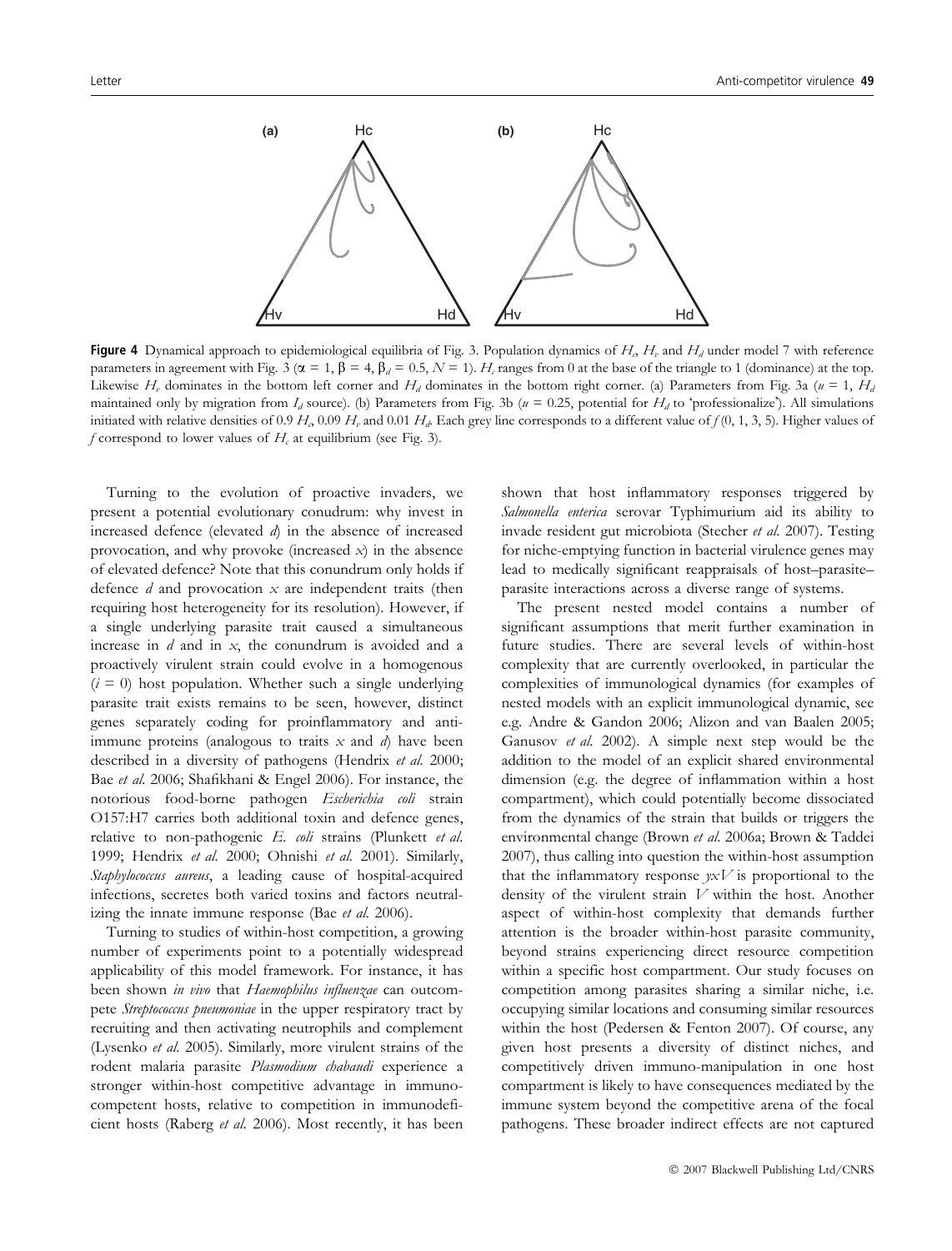in this study and as highlighted recently by several authors (Graham 2002; Poulin & Morand 2004; Graham et al. 2005; Pedersen & Fenton 2007) they are worthy of more attention. Finally, from an evolutionary perspective we have been focusing solely on immuno-manipulative strategies of invasion. Now we can ask, what are the potential (co)evolutionary responses of both the host and resident parasites or commensals in response to an immunomanipulative proactive invader? Both the host and established commensals have a shared interest in mitigating the attempted niche 'hijacking' by virulent invaders (van Baalen & Sabelis 1995). Addressing these co-evolutionary 'dangerous liaisons' (van Baalen & Jansen 2001) among hosts, commensals and virulent parasites promises insights into the design of our immune systems and their exploitation by our varied symbionts.

#### Evolution of virulence in a competitive environment

In recent years there has been increasing theoretical and experimental interest in the consequences of within-host competition on the evolution of parasite virulence, offering contrasting explanations for either an increase or decrease in virulence as competition increases (van Baalen & Sabelis 1995; Brown et al. 2002; West & Buckling 2003; Alizon 2006; Harrison et al. 2006). However, these frameworks all share the classic assumption that virulence factors are ultimately concerned with enhancing the exploitation of the host (Frank 1996), for instance liberating nutrients or providing shelter or dispersal. By viewing host-provoking toxins and immune resistance as tactics for gaining a competitive advantage within the digestive tract, we offer an alternative framework where toxin production may function to aid transfer of resources from commensal to pathogen, and not (just) from host to pathogen. Of course, these two functional hypotheses for toxin production are not exclusive, and it is even possible that a toxin that served initially as a tool to directly transfer resources from host to pathogen may subsequently serve, via an inflammatory immune response, as a tool of indirect immune-mediated interference competition. Importantly, even if the toxin precursor had a direct advantage to its producing parasite, its power as an agent of immunological provocation would not be raised by selection without an additional defensive trait already in place. Parasites are not necessarily constrained to manipulate the host immune system via damaging toxins; other potential tactics include the direct neutralization or skewing of the immune response (Riffkin et al. 1996; Graham 2002; Graham et al. 2005; Alizon 2006; Sansonetti & Di Santo 2007) including skewing the response against competitors by an established resident parasite (van Baalen & Sabelis 1995; Brown & Grenfell 2001). However, in an invasive setting, we argue that a rare pathogen is most likely to effectively

generate a significant change in the immune environment by feeding the host a true 'red alert', a toxin.

### ACKNOWLEDGEMENTS

We thank members of the Paris Interdisciplinary College, Lauren Meyers' and Jim Bull's lab groups for helpful discussion. We also thank Minus van Baalen, Samuel Alizon and two anonymous referees for many helpful remarks on an earlier manuscript. Finally, we thank the Human Frontier Science Program and the Wellcome Trust (S.P.B.), the Leverhulme Trust (L.L.C.) and EURYI (F.T.) for financial support.

#### **REFERENCES**

- Alizon, S. (2006). Parasite virulence evolution: insights from embedded models (unpublished thesis). University of Paris 6, Paris, France.
- Alizon, S. & van Baalen, M. (2005). Emergence of a convex tradeoff between transmission and virulence. Am. Nat., 165, E155– E167.
- Anderson, R.M. & May, R.M. (1991). Infectious Diseases of Humans: Dynamics and Control. Oxford University Press, Oxford.
- Andre, J.B. & Gandon, S. (2006). Vaccination, within-host dynamics, and virulence evolution. Evolution, 60, 13–23.
- Antia, R., Regoes, R.R., Koella, J.C. & Bergstrom, C.T. (2003). The role of evolution in the emergence of infectious diseases. Nature, 426, 658–661.
- van Baalen, M. & Jansen, V.A.A. (2001). Dangerous liaisons: the ecology of private interest and common good. Oikos, 95, 211–224.
- van Baalen, M. & Sabelis, M.W. (1995). The dynamics of multiple infection and the evolution of virulence. Am. Nat., 146, 881– 910.
- Bae, T., Baba, T., Hiramatsu, K. & Schneewind, O. (2006). Prophages of Staphylococcus aureus Newman and their contribution to virulence. Mol. Microbiol., 62, 1035-1047.
- Brown, S.P. & Grenfell, B.T. (2001). An unlikely partnership: parasites, concomitant immunity and host defence. Proc. Biol. Sci., 268, 2543–2549.
- Brown, S.P. & Taddei, F. (2007). The durability of public goods changes the dynamics and nature of social dilemmas. PLoS ONE, 2, e593.
- Brown, S.P., Hochberg, M.E. & Grenfell, B.T. (2002). Does multiple infection select for raised virulence? Trends Microbiol., 10, 401–405.
- Brown, S.P., Le Chat, L., De Paepe, M. & Taddei, F. (2006a). Ecology of microbial invasions: amplification allows virus carriers to invade more rapidly when rare. Curr. Biol., 16, 2048– 2052.
- Brown, S.P., Cornell, S.J., Sheppard, M., Grant, A.J., Maskell, D.J., Grenfell, B.T. et al. (2006b). Intracellular demography and the dynamics of Salmonella enterica infections. PLoS Biol., 4, e349.
- Bull, J.J. (1994). Perspective: virulence. Evolution, 48, 1423–1437.
- Czaran, T.L. & Hoekstra, R.F. (2003). Killer-sensitive coexistence in metapopulations of micro-organisms. Proc. Biol. Sci., 270, 1373–1378.
- Dawkins, R. (1982). The Extended Phenotype. Freeman, San Francisco.